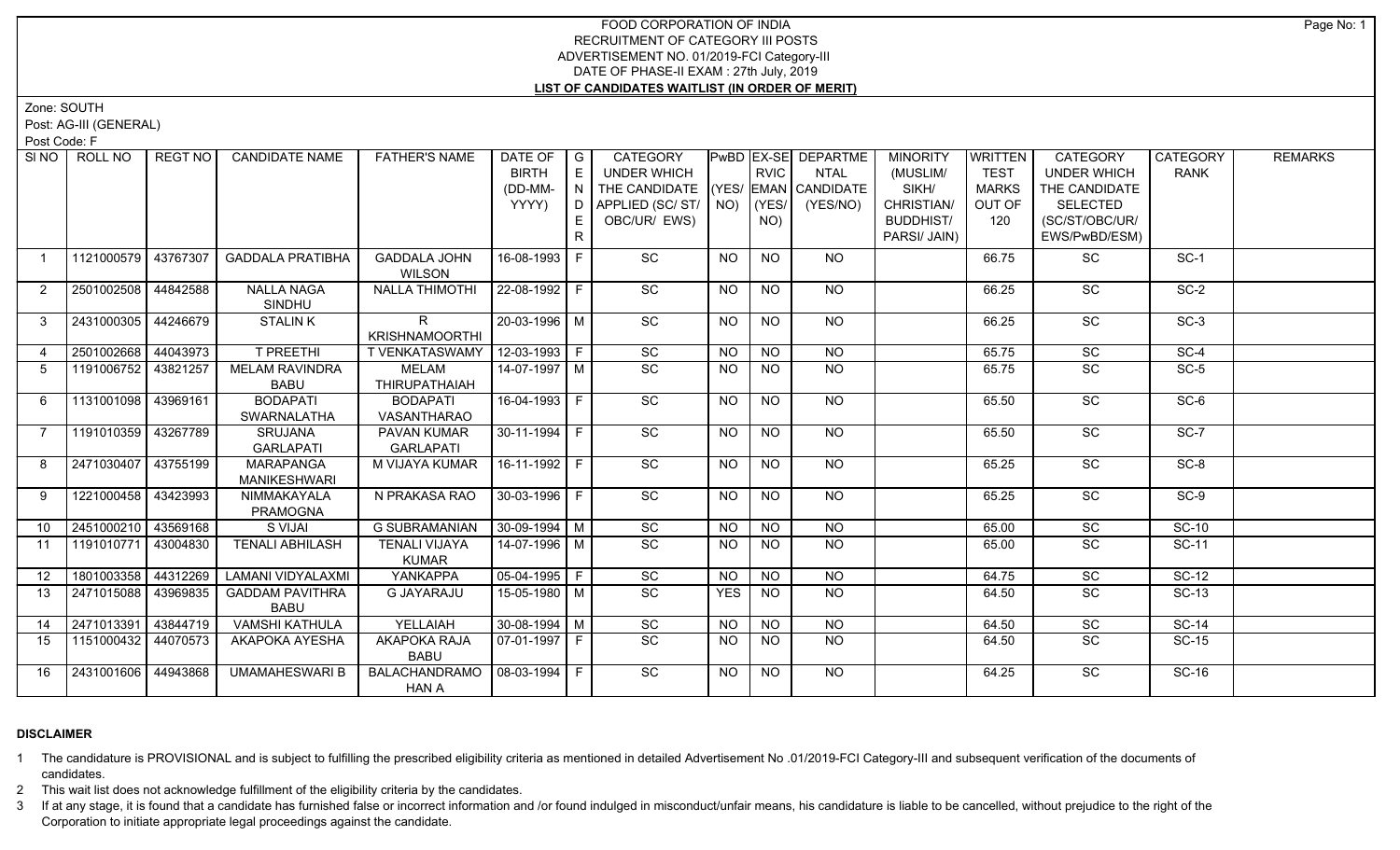# FOOD CORPORATION OF INDIA RECRUITMENT OF CATEGORY III POSTS ADVERTISEMENT NO. 01/2019-FCI Category-III DATE OF PHASE-II EXAM : 27th July, 2019 **LIST OF CANDIDATES WAITLIST (IN ORDER OF MERIT)**

Zone: SOUTH

Post: AG-III (GENERAL)

Post Code: F

| SI <sub>NO</sub> | ROLL NO               | REGT NO  | <b>CANDIDATE NAME</b>                   | <b>FATHER'S NAME</b>                         | DATE OF<br><b>BIRTH</b>        | $\overline{\phantom{a}}$ G<br>E | CATEGORY<br>UNDER WHICH            |                | <b>RVIC</b>    | PwBD EX-SE DEPARTME<br><b>NTAL</b> | <b>MINORITY</b><br>(MUSLIM/    | <b>WRITTEN</b><br><b>TEST</b> | CATEGORY<br><b>UNDER WHICH</b> | CATEGORY<br><b>RANK</b> | <b>REMARKS</b> |
|------------------|-----------------------|----------|-----------------------------------------|----------------------------------------------|--------------------------------|---------------------------------|------------------------------------|----------------|----------------|------------------------------------|--------------------------------|-------------------------------|--------------------------------|-------------------------|----------------|
|                  |                       |          |                                         |                                              | (DD-MM-                        | IN I                            | THE CANDIDATE (YES/ EMAN CANDIDATE |                |                |                                    | SIKH/                          | <b>MARKS</b>                  | THE CANDIDATE                  |                         |                |
|                  |                       |          |                                         |                                              | YYYY)                          |                                 | D   APPLIED (SC/ ST/   NO)         |                | (YES/          | (YES/NO)                           | CHRISTIAN/<br><b>BUDDHIST/</b> | OUT OF<br>120                 | <b>SELECTED</b>                |                         |                |
|                  |                       |          |                                         |                                              |                                | E.                              | OBC/UR/ EWS)                       |                | NO)            |                                    |                                |                               | (SC/ST/OBC/UR/                 |                         |                |
|                  |                       |          |                                         |                                              |                                | R                               |                                    |                |                |                                    | PARSI/ JAIN)                   |                               | EWS/PwBD/ESM)                  |                         |                |
| 17               | 2471012518 43754981   |          | <b>KONCHADA</b><br><b>PRATHYUSHA</b>    | KONCHADA JUAN                                | 27-07-1994 F                   |                                 | SC                                 | <b>NO</b>      | <b>NO</b>      | NO                                 |                                | 64.25                         | SC                             | <b>SC-17</b>            |                |
| 18               | 1151007715 43915297   |          | PALLAM SHARATH                          | P ESWAR                                      | $11-08-1994$ M                 |                                 | SC                                 | <b>NO</b>      | <b>NO</b>      | <b>NO</b>                          |                                | 64.25                         | SC                             | <b>SC-18</b>            |                |
| 19               | 2481002915 43860600   |          | KUNAMALLA<br>APARANJANI                 | <b>KUNAMALLA</b><br><b>LINGAIAH</b>          | 18-02-1997 F                   |                                 | SC                                 | <b>NO</b>      | <b>NO</b>      | <b>NO</b>                          |                                | 64.25                         | SC                             | <b>SC-19</b>            |                |
| 20               | 1191008252            | 43942045 | <b>KURAGANTI</b>                        | <b>KURAGANTI</b>                             | $26 - 07 - 1996$ F             |                                 | $\overline{SC}$                    | <b>NO</b>      | <b>NO</b>      | NO                                 |                                | 64.00                         | $\overline{SC}$                | <b>SC-20</b>            |                |
|                  |                       |          | LAVANYA                                 | NAGESWARA RAO                                |                                |                                 |                                    |                |                |                                    |                                |                               |                                |                         |                |
| 21               | 2381013875 43252960   |          | <b>GOARBACHEV K</b>                     | <b>KABILAR R</b>                             | $11-10-1990$ M                 |                                 | $\overline{SC}$                    | <b>NO</b>      | N <sub>O</sub> | N <sub>O</sub>                     |                                | 63.75                         | $\overline{SC}$                | $SC-21$                 |                |
| 22               | 2411002147 44875347   |          | <b>PRAVEEN KUMAR B</b>                  | <b>BALACHANDRAN P</b>                        | $23 - 09 - 1993$ M             |                                 | $\overline{SC}$                    | <b>NO</b>      | <b>NO</b>      | <b>NO</b>                          |                                | 63.75                         | $\overline{SC}$                | $SC-22$                 |                |
| 23               | 1191004896            | 44932099 | <b>DEDEEPYA</b>                         | <b>POLIMETLA</b>                             | 12-12-1995 F                   |                                 | $\overline{SC}$                    | <b>NO</b>      | <b>NO</b>      | <b>NO</b>                          |                                | 63.75                         | $\overline{SC}$                | <b>SC-23</b>            |                |
|                  |                       |          | <b>POLIMETLA</b>                        | SRINIVASA RAO                                |                                |                                 |                                    |                |                |                                    |                                |                               |                                |                         |                |
| 24               | 2441002451 44632996   |          | <b>SARAVANAN P</b>                      | <b>SARAVANAN P</b>                           | $25 - 01 - 1994$ M             |                                 | $\overline{SC}$                    | <b>NO</b>      | $N$ O          | $N$ O                              |                                | 63.50                         | $\overline{SC}$                | $SC-24$                 |                |
| 25               | 2471029074            | 43825457 | NAGADEEP                                | S NARAYANA                                   | $\boxed{02 - 04 - 1995}$ M     |                                 | $\overline{SC}$                    | <b>NO</b>      | NO.            | <b>NO</b>                          |                                | 63.50                         | SC                             | $SC-25$                 |                |
|                  |                       |          | SALIGANTI                               |                                              |                                |                                 |                                    |                |                |                                    |                                |                               |                                |                         |                |
| 26               | 1151007564 43072550   |          | <b>GANUMALA</b><br><b>SANDEEP KUMAR</b> | <b>G SANJANNA</b>                            | 21-08-1996 M                   |                                 | SC                                 | <b>NO</b>      | <b>NO</b>      | NO                                 |                                | 63.50                         | SC                             | <b>SC-26</b>            |                |
| 27               | 1771000678 43257654   |          | PRANEETH                                | JANARDHANA RAO   11-02-1993   M              |                                |                                 | SC                                 | NO.            | NO.            | NO.                                |                                | 63.25                         | SC                             | <b>SC-27</b>            |                |
|                  |                       |          | KAREMPUDI                               | <b>KAREMPUDI</b>                             |                                |                                 |                                    |                |                |                                    |                                |                               |                                |                         |                |
| 28               | 1191007786 44611350   |          | KOMMUGURI SURYA                         | <b>KOMMUGURI</b>                             | 03-01-1994   M                 |                                 | SC                                 | <b>NO</b>      | <b>NO</b>      | NO                                 |                                | 63.25                         | SC                             | <b>SC-28</b>            |                |
|                  |                       |          | <b>BHASKAR</b>                          | <b>SOLOMON RAJU</b>                          |                                |                                 |                                    |                |                |                                    |                                |                               |                                |                         |                |
| 29               | 2381011498 43116625   |          | <b>BARANI PRASATH V</b>                 | THAMILARASAN V   04-09-1995   M              |                                |                                 | $\overline{SC}$                    | <b>NO</b>      | <b>NO</b>      | NO                                 |                                | 63.25                         | $\overline{SC}$                | <b>SC-29</b>            |                |
| 30               | 1131001594 43150288   |          | SANDEEP KOLETI                          | <b>KOLETI SAMBAIAH</b>                       | $\sqrt{04-11-1995}$ M          |                                 | SC                                 | N <sub>O</sub> | <b>NO</b>      | $N$ O                              |                                | 63.00                         | $\overline{SC}$                | $SC-30$                 |                |
| 31               | 1191006520 43872125   |          | <b>GADDALA</b>                          | <b>GADDALA ALWIN</b>                         | $\vert 03 - 11 - 1996 \vert F$ |                                 | $\overline{SC}$                    | <b>NO</b>      | <b>NO</b>      | $N$ O                              |                                | 63.00                         | $\overline{SC}$                | $SC-31$                 |                |
|                  |                       |          | <b>HARSHITHA</b>                        | <b>BABU</b>                                  |                                |                                 |                                    |                |                |                                    |                                |                               |                                |                         |                |
| 32               | 2381001840 45048952   |          | <b>REVATHY N</b>                        | S NATARAJAN                                  | 14-03-1993   F                 |                                 | SC                                 | <b>NO</b>      | <b>NO</b>      | NO                                 |                                | 62.75                         | SC                             | <b>SC-32</b>            |                |
| 33               | 1191006069   43881012 |          | CHERUKURI ANITHA                        | <b>CHERUKURI</b><br>PRABHAKARA RAO           | $\boxed{01-09-1995}$ F         |                                 | SC                                 | <b>NO</b>      | <b>NO</b>      | NO                                 |                                | 62.50                         | SC                             | SC-33                   |                |
| 34               | 2391000712   43416266 |          | <b>VAISHNAVI M</b>                      | K K MAHALIAPPAN $\vert$ 15-10-1995 $\vert$ F |                                |                                 | SC                                 | NO             | <b>NO</b>      | <b>NO</b>                          |                                | 62.50                         | <b>SC</b>                      | <b>SC-34</b>            |                |

### **DISCLAIMER**

1 The candidature is PROVISIONAL and is subject to fulfilling the prescribed eligibility criteria as mentioned in detailed Advertisement No .01/2019-FCI Category-III and subsequent verification of the documents of candidates.

2 This wait list does not acknowledge fulfillment of the eligibility criteria by the candidates.

3 If at any stage, it is found that a candidate has furnished false or incorrect information and /or found indulged in misconduct/unfair means, his candidature is liable to be cancelled, without prejudice to the right of t Corporation to initiate appropriate legal proceedings against the candidate.

Page No: 2